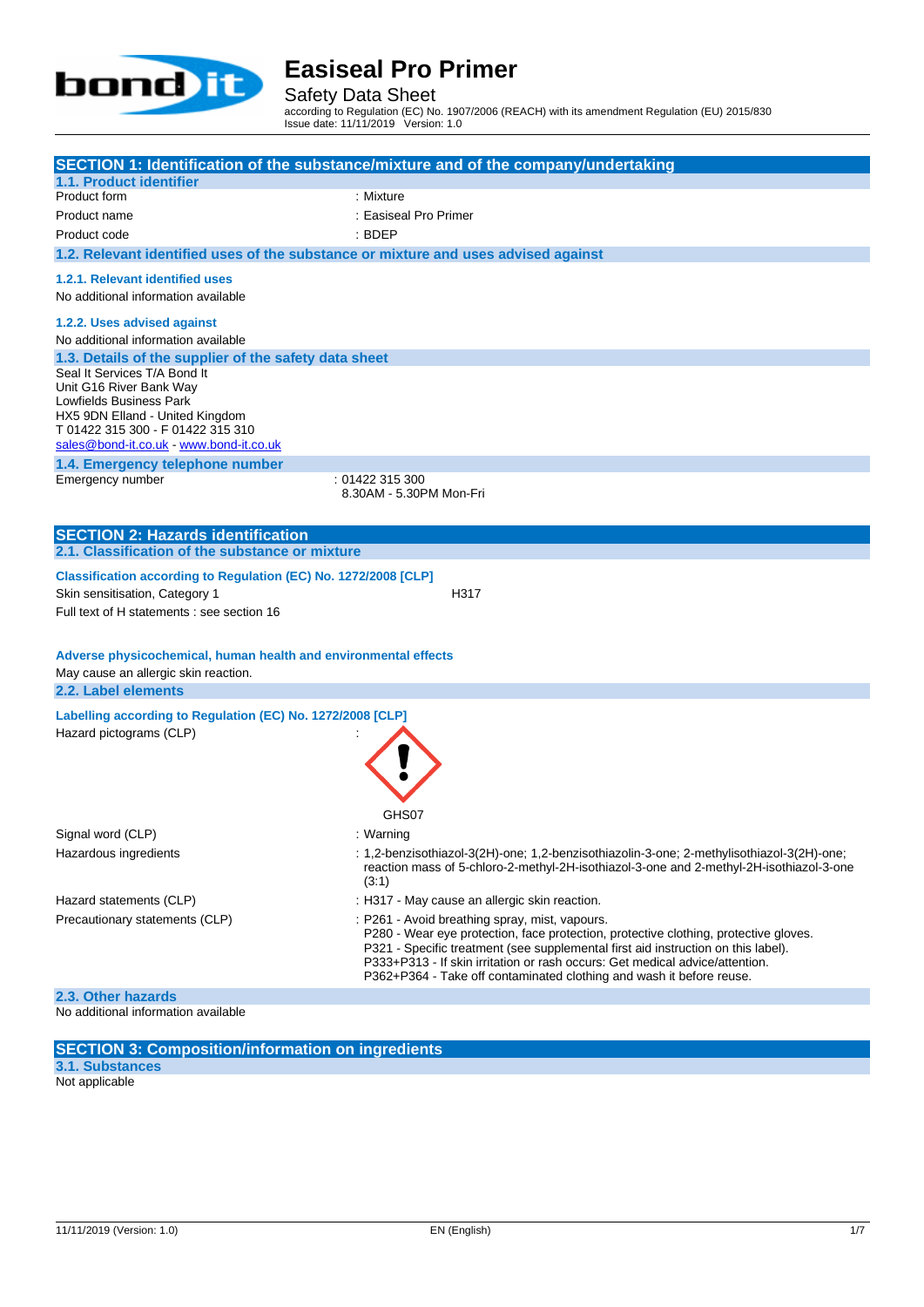## Safety Data Sheet

according to Regulation (EC) No. 1907/2006 (REACH) with its amendment Regulation (EU) 2015/830

### **3.2. Mixtures**

| <b>Name</b>                                                                                       | <b>Product identifier</b>                                                | $\frac{9}{6}$                                                                                                                                                                                              | <b>Classification according to</b><br><b>Regulation (EC) No.</b><br>1272/2008 [CLP]                                                                                                                                               |
|---------------------------------------------------------------------------------------------------|--------------------------------------------------------------------------|------------------------------------------------------------------------------------------------------------------------------------------------------------------------------------------------------------|-----------------------------------------------------------------------------------------------------------------------------------------------------------------------------------------------------------------------------------|
| ammonia %                                                                                         | (CAS-No.) 1336-21-6<br>(EC-No.) 215-647-6<br>(EC Index-No.) 007-001-01-2 | < 1                                                                                                                                                                                                        | Skin Corr. 1B, H314<br>Aquatic Acute 1, H400                                                                                                                                                                                      |
| 1,2-benzisothiazol-3(2H)-one; 1,2-benzisothiazolin-3-<br>one                                      | (CAS-No.) 2634-33-5<br>(EC-No.) 220-120-9<br>(EC Index-No.) 613-088-00-6 | < 1                                                                                                                                                                                                        | Acute Tox. 4 (Oral), H302<br>Skin Irrit. 2, H315<br>Eye Dam. 1, H318<br>Skin Sens. 1, H317<br>Aquatic Acute 1, H400                                                                                                               |
| 2-methylisothiazol-3(2H)-one                                                                      | (CAS-No.) 2682-20-4<br>(EC-No.) 220-239-6<br>(EC Index-No.) 613-326-00-9 | < 1                                                                                                                                                                                                        | Acute Tox. 2 (Inhalation), H330<br>Acute Tox. 3 (Dermal), H311<br>Acute Tox. 3 (Oral), H301<br>Skin Corr. 1B, H314<br>Eye Dam. 1, H318<br>Skin Sens. 1A, H317<br>Aquatic Acute 1, H400 (M=10)<br>Aquatic Chronic 1, H410          |
| reaction mass of 5-chloro-2-methyl-2H-isothiazol-3-<br>one and 2-methyl-2H-isothiazol-3-one (3:1) | (CAS-No.) 55965-84-9<br>(EC Index-No.) 613-167-00-5                      | < 1                                                                                                                                                                                                        | Acute Tox. 2 (Inhalation), H330<br>Acute Tox. 2 (Dermal), H310<br>Acute Tox. 3 (Oral), H301<br>Skin Corr. 1C, H314<br>Eye Dam. 1, H318<br>Skin Sens. 1A, H317<br>Aquatic Acute 1, H400 (M=100)<br>Aquatic Chronic 1, H410 (M=100) |
| <b>Specific concentration limits:</b>                                                             |                                                                          |                                                                                                                                                                                                            |                                                                                                                                                                                                                                   |
| <b>Name</b>                                                                                       | <b>Product identifier</b>                                                |                                                                                                                                                                                                            | <b>Specific concentration limits</b>                                                                                                                                                                                              |
| ammonia %                                                                                         | (CAS-No.) 1336-21-6<br>(EC-No.) 215-647-6<br>(EC Index-No.) 007-001-01-2 | $(5 = < C < = 100)$ STOT SE 3, H335                                                                                                                                                                        |                                                                                                                                                                                                                                   |
| 1,2-benzisothiazol-3(2H)-one; 1,2-benzisothiazolin-3-<br>one                                      | (CAS-No.) 2634-33-5<br>(EC-No.) 220-120-9<br>(EC Index-No.) 613-088-00-6 | $(0.05 = < C < 100)$ Skin Sens. 1, H317                                                                                                                                                                    |                                                                                                                                                                                                                                   |
| 2-methylisothiazol-3(2H)-one                                                                      | (CAS-No.) 2682-20-4<br>(EC-No.) 220-239-6<br>(EC Index-No.) 613-326-00-9 | (0.0015 = < C < = 100) Skin Sens. 1A, H317                                                                                                                                                                 |                                                                                                                                                                                                                                   |
| reaction mass of 5-chloro-2-methyl-2H-isothiazol-3-<br>one and 2-methyl-2H-isothiazol-3-one (3:1) | (CAS-No.) 55965-84-9<br>(EC Index-No.) 613-167-00-5                      | (0.0015 = < C < = 100) Skin Sens. 1A, H317<br>$(0.06 = < C < 0.6)$ Skin Irrit. 2, H315<br>$(0.06 = < C < 0.6)$ Eye Irrit. 2, H319<br>$(0.6 = < C < 100)$ Eye Dam. 1, H318<br>$(0.6 =  Skin Corr. 1C, H314$ |                                                                                                                                                                                                                                   |

Full text of H-statements: see section 16

| <b>SECTION 4: First aid measures</b>                                            |                                                                                                                                       |
|---------------------------------------------------------------------------------|---------------------------------------------------------------------------------------------------------------------------------------|
| 4.1. Description of first aid measures                                          |                                                                                                                                       |
| First-aid measures after inhalation                                             | : Remove person to fresh air and keep comfortable for breathing.                                                                      |
| First-aid measures after skin contact                                           | : Wash skin with plenty of water. Take off contaminated clothing. If skin irritation or rash<br>occurs: Get medical advice/attention. |
| First-aid measures after eye contact                                            | : Rinse eyes with water as a precaution.                                                                                              |
| First-aid measures after ingestion                                              | : Call a poison center or a doctor if you feel unwell.                                                                                |
| 4.2. Most important symptoms and effects, both acute and delayed                |                                                                                                                                       |
| Symptoms/effects after inhalation                                               | : May cause respiratory irritation.                                                                                                   |
| Symptoms/effects after skin contact                                             | : May cause an allergic skin reaction.                                                                                                |
| Symptoms/effects after eye contact                                              | : May cause slight irritation.                                                                                                        |
| Symptoms/effects after ingestion                                                | : May cause irritation to the digestive tract.                                                                                        |
| 4.3. Indication of any immediate medical attention and special treatment needed |                                                                                                                                       |
| Treat symptomatically.                                                          |                                                                                                                                       |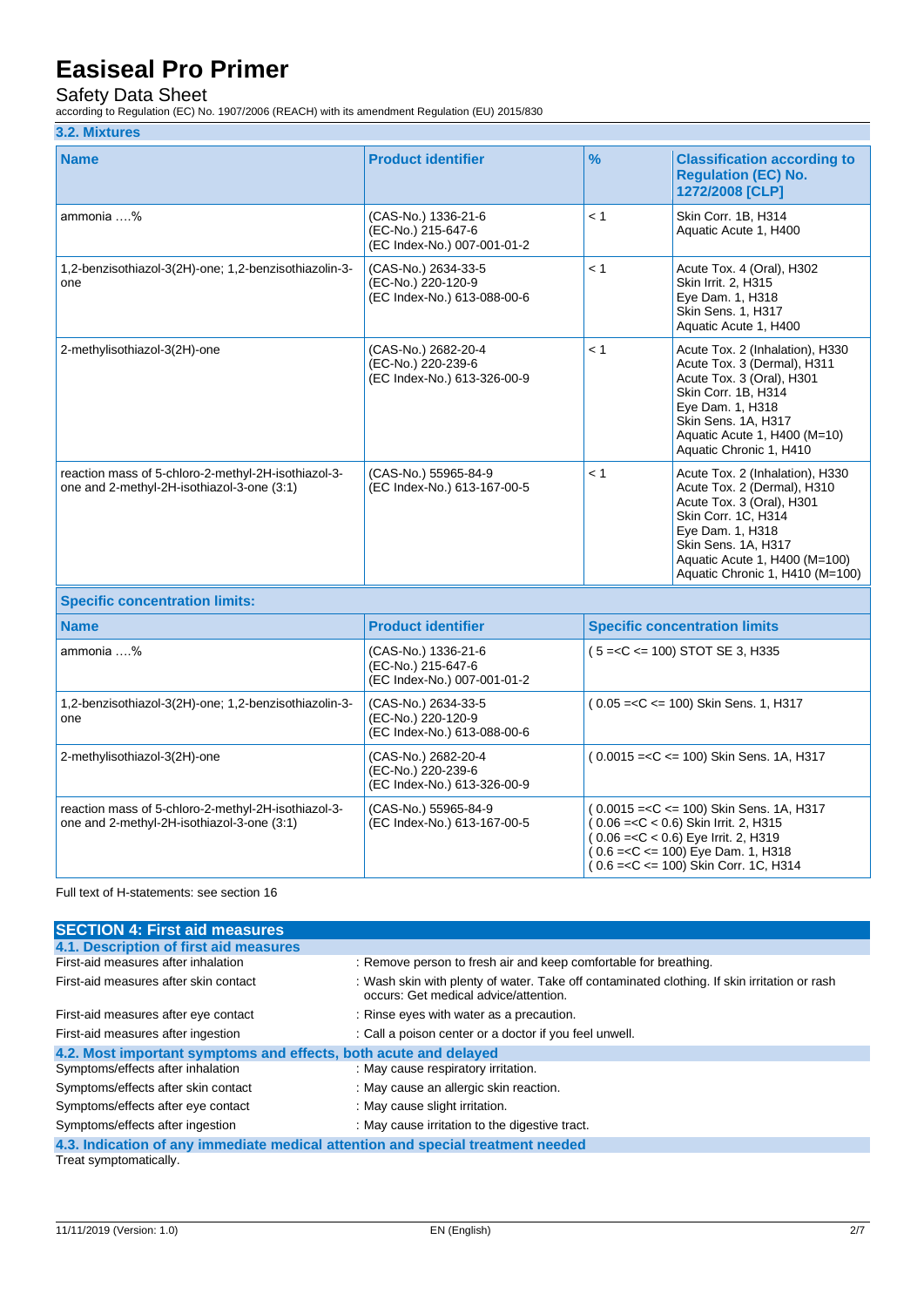## Safety Data Sheet

according to Regulation (EC) No. 1907/2006 (REACH) with its amendment Regulation (EU) 2015/830

| <b>SECTION 5: Firefighting measures</b>                    |                                                                                                                                             |
|------------------------------------------------------------|---------------------------------------------------------------------------------------------------------------------------------------------|
| 5.1. Extinguishing media                                   |                                                                                                                                             |
| Suitable extinguishing media                               | : Water spray. Dry powder. Foam. Carbon dioxide.                                                                                            |
| 5.2. Special hazards arising from the substance or mixture |                                                                                                                                             |
| Hazardous decomposition products in case of fire           | : Toxic fumes may be released.                                                                                                              |
| 5.3. Advice for firefighters                               |                                                                                                                                             |
| Protection during firefighting                             | : Do not attempt to take action without suitable protective equipment. Self-contained<br>breathing apparatus. Complete protective clothing. |

| <b>SECTION 6: Accidental release measures</b>                            |                                                                                                                                                                |  |
|--------------------------------------------------------------------------|----------------------------------------------------------------------------------------------------------------------------------------------------------------|--|
| 6.1. Personal precautions, protective equipment and emergency procedures |                                                                                                                                                                |  |
| 6.1.1. For non-emergency personnel                                       |                                                                                                                                                                |  |
| Emergency procedures                                                     | : Ventilate spillage area. Avoid contact with skin and eyes. Avoid breathing spray, mist,<br>vapours.                                                          |  |
| 6.1.2. For emergency responders                                          |                                                                                                                                                                |  |
| Protective equipment                                                     | : Do not attempt to take action without suitable protective equipment. For further information<br>refer to section 8: "Exposure controls/personal protection". |  |
| <b>6.2. Environmental precautions</b>                                    |                                                                                                                                                                |  |
| Avoid release to the environment.                                        |                                                                                                                                                                |  |
| 6.3. Methods and material for containment and cleaning up                |                                                                                                                                                                |  |
| Methods for cleaning up                                                  | : Take up liquid spill into absorbent material. Shovel or sweep up and put in a closed<br>container for disposal.                                              |  |
| Other information                                                        | : Dispose of materials or solid residues at an authorized site.                                                                                                |  |
| 6.4. Reference to other sections                                         |                                                                                                                                                                |  |
| For further information refer to section 13.                             |                                                                                                                                                                |  |

| <b>SECTION 7: Handling and storage</b>                            |                                                                                                                                                                                                                           |
|-------------------------------------------------------------------|---------------------------------------------------------------------------------------------------------------------------------------------------------------------------------------------------------------------------|
| 7.1. Precautions for safe handling                                |                                                                                                                                                                                                                           |
| Precautions for safe handling                                     | : Ensure good ventilation of the work station. Avoid contact with skin and eyes. Avoid<br>breathing mist, spray, vapours. Wear personal protective equipment.                                                             |
| Hygiene measures                                                  | : Contaminated work clothing should not be allowed out of the workplace. Wash<br>contaminated clothing before reuse. Do not eat, drink or smoke when using this product.<br>Always wash hands after handling the product. |
| 7.2. Conditions for safe storage, including any incompatibilities |                                                                                                                                                                                                                           |
| Storage conditions                                                | : Store in a well-ventilated place. Keep cool. Keep container tightly closed.                                                                                                                                             |

## **7.3. Specific end use(s)**

Coatings and paints, thinners, paint removers.

| <b>SECTION 8: Exposure controls/personal protection</b> |                    |  |
|---------------------------------------------------------|--------------------|--|
| <b>8.1. Control parameters</b>                          |                    |  |
| ammonia % (1336-21-6)                                   |                    |  |
| <b>United Kingdom - Occupational Exposure Limits</b>    |                    |  |
| Local name                                              | Ammonia, anhydrous |  |
| WEL TWA (mg/m <sup>3</sup> )                            | 18                 |  |
| WEL TWA (ppm)                                           | 25                 |  |
| WEL STEL (mg/m <sup>3</sup> )                           | 25                 |  |
| WEL STEL (ppm)                                          | 35 ppm             |  |
| <b>8.2. Exposure controls</b>                           |                    |  |
| Appropriate engineering controls:                       |                    |  |
| Ensure good ventilation of the work station.            |                    |  |
| Hand protection:                                        |                    |  |
| Protective gloves                                       |                    |  |

| Protective gloves                 |
|-----------------------------------|
| <b>Eye protection:</b>            |
| Safety glasses                    |
| Skin and body protection:         |
| Wear suitable protective clothing |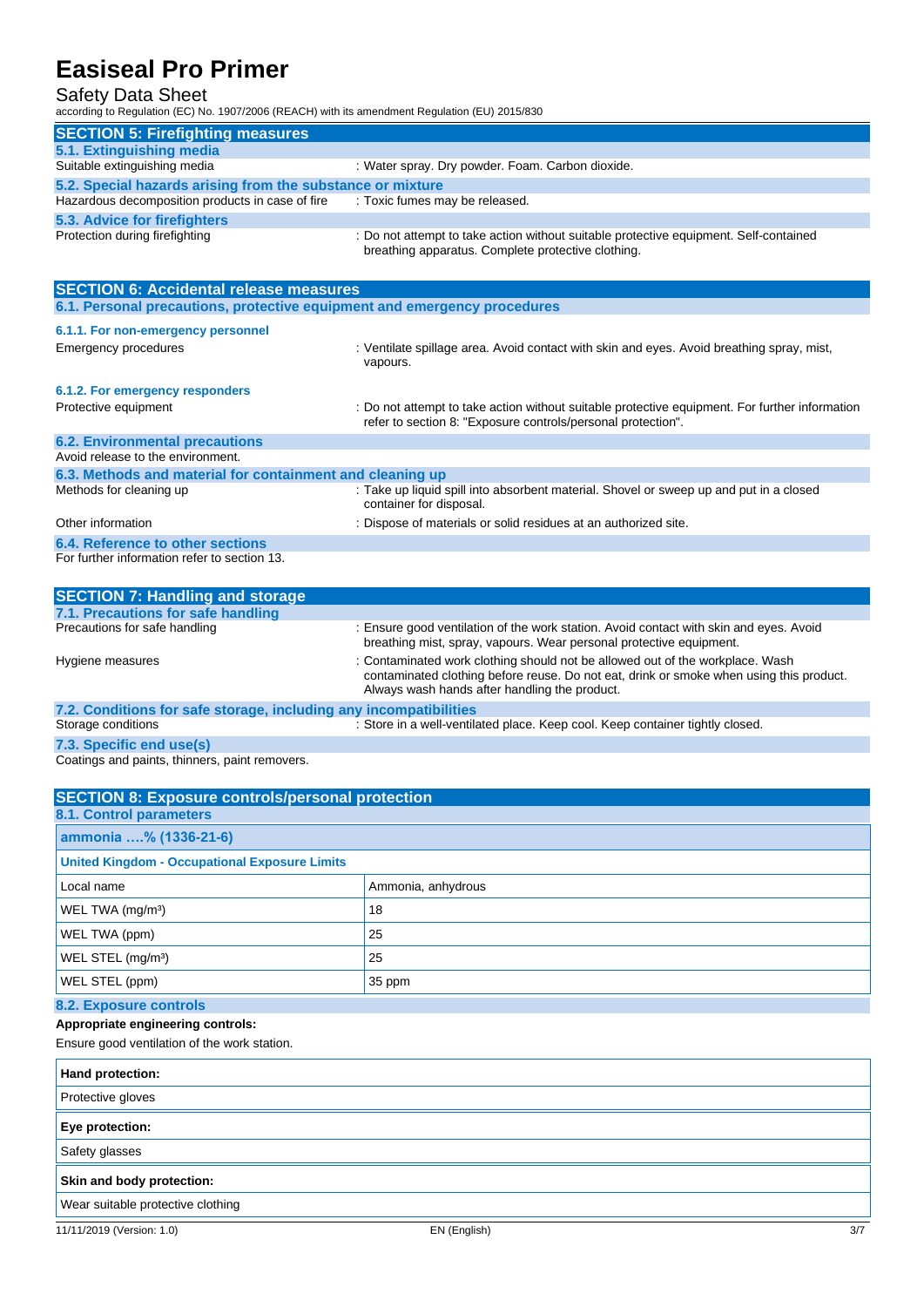## Safety Data Sheet

according to Regulation (EC) No. 1907/2006 (REACH) with its amendment Regulation (EU) 2015/830

### **Respiratory protection:**

In case of insufficient ventilation, wear suitable respiratory equipment

### **Environmental exposure controls:**

Avoid release to the environment.

| <b>SECTION 9: Physical and chemical properties</b>         |                                    |  |
|------------------------------------------------------------|------------------------------------|--|
| 9.1. Information on basic physical and chemical properties |                                    |  |
| Physical state                                             | : Liquid                           |  |
| Colour                                                     | : white.                           |  |
| Odour                                                      | : characteristic.                  |  |
| Odour threshold                                            | : No data available                |  |
| pH                                                         | $:7 - 8$                           |  |
| Relative evaporation rate (butylacetate=1)                 | : No data available                |  |
| Melting point                                              | : Not applicable                   |  |
| Freezing point                                             | : No data available                |  |
| Boiling point                                              | : $\approx$ 100 °C                 |  |
| Flash point                                                | : No data available                |  |
| Auto-ignition temperature                                  | : No data available                |  |
| Decomposition temperature                                  | : No data available                |  |
| Flammability (solid, gas)                                  | : Not applicable                   |  |
| Vapour pressure                                            | : No data available                |  |
| Relative vapour density at 20 °C                           | : No data available                |  |
| Relative density                                           | : No data available                |  |
| Density                                                    | : $\approx$ 1.03 g/cm <sup>3</sup> |  |
| Solubility                                                 | : No data available                |  |
| Log Pow                                                    | : No data available                |  |
| Viscosity, kinematic                                       | : No data available                |  |
| Viscosity, dynamic                                         | : No data available                |  |
| <b>Explosive properties</b>                                | : No data available                |  |
| Oxidising properties                                       | : No data available                |  |
| <b>Explosive limits</b>                                    | : No data available                |  |
| 0.0. Other information                                     |                                    |  |

**9.2. Other information** No additional information available

| <b>SECTION 10: Stability and reactivity</b>                                                          |
|------------------------------------------------------------------------------------------------------|
| <b>10.1. Reactivity</b>                                                                              |
| The product is non-reactive under normal conditions of use, storage and transport.                   |
| <b>10.2. Chemical stability</b>                                                                      |
| Stable under normal conditions.                                                                      |
| 10.3. Possibility of hazardous reactions                                                             |
| No dangerous reactions known under normal conditions of use.                                         |
| 10.4. Conditions to avoid                                                                            |
| None under recommended storage and handling conditions (see section 7).                              |
| 10.5. Incompatible materials                                                                         |
| No additional information available                                                                  |
| 10.6. Hazardous decomposition products                                                               |
| Under normal conditions of storage and use, hazardous decomposition products should not be produced. |

| <b>SECTION 11: Toxicological information</b>                         |                  |
|----------------------------------------------------------------------|------------------|
| 11.1. Information on toxicological effects                           |                  |
| Acute toxicity (oral)                                                | : Not classified |
| Acute toxicity (dermal)                                              | : Not classified |
| Acute toxicity (inhalation)                                          | : Not classified |
| 1,2-benzisothiazol-3(2H)-one; 1,2-benzisothiazolin-3-one (2634-33-5) |                  |
| LD50 oral rat                                                        | 1020 mg/kg       |
| Skin corrosion/irritation                                            | : Not classified |
|                                                                      | pH: 7 - 8        |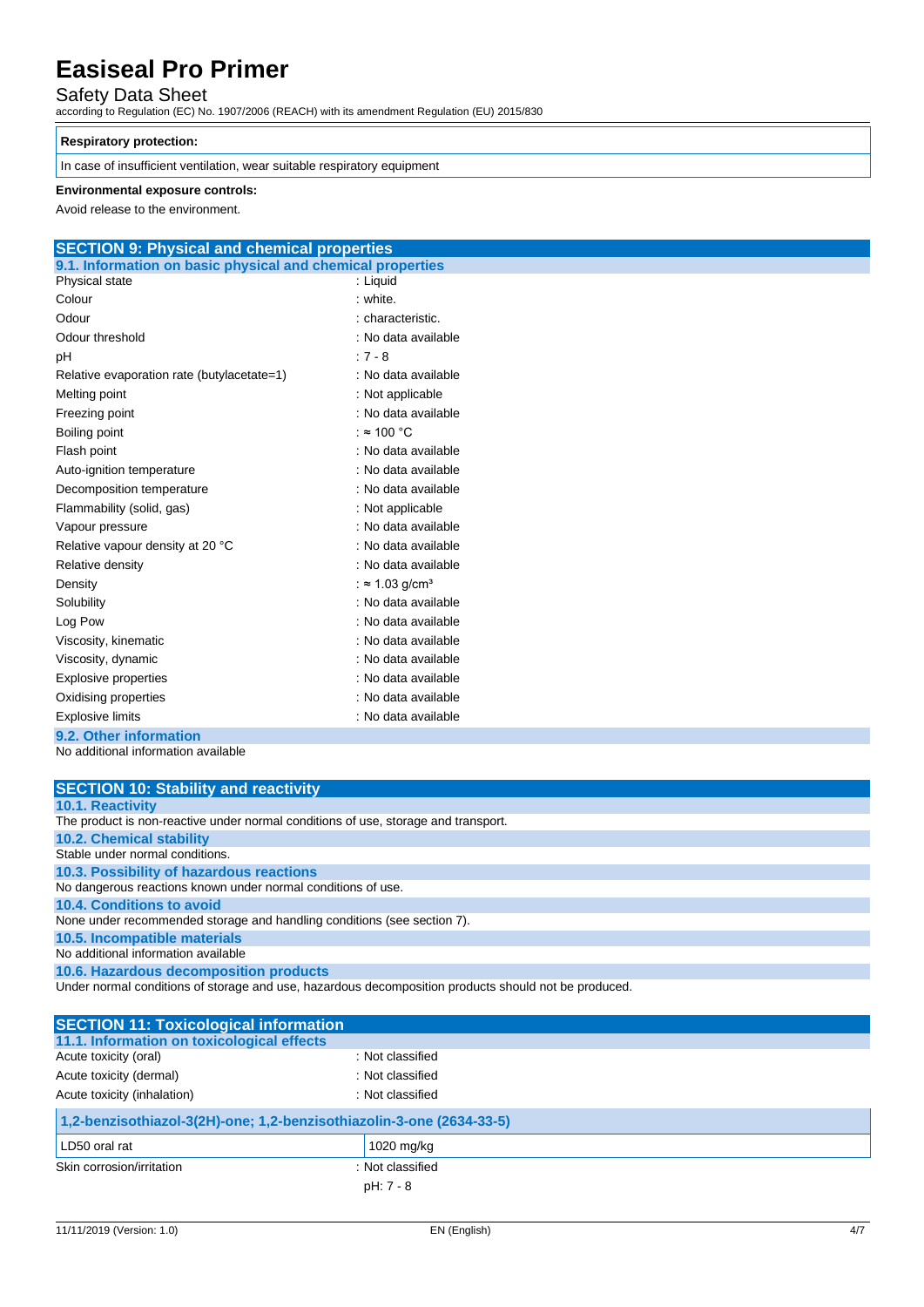### Safety Data Sheet

according to Regulation (EC) No. 1907/2006 (REACH) with its amendment Regulation (EU) 2015/830

| Serious eye damage/irritation     | : Not classified                       |
|-----------------------------------|----------------------------------------|
|                                   | pH: 7 - 8                              |
| Respiratory or skin sensitisation | : May cause an allergic skin reaction. |
| Germ cell mutagenicity            | : Not classified                       |
| Carcinogenicity                   | : Not classified                       |
| Reproductive toxicity             | : Not classified                       |
| STOT-single exposure              | : Not classified                       |
| STOT-repeated exposure            | : Not classified                       |
| Aspiration hazard                 | : Not classified                       |

| <b>SECTION 12: Ecological information</b>                    |                                                                                                                            |
|--------------------------------------------------------------|----------------------------------------------------------------------------------------------------------------------------|
| 12.1. Toxicity                                               |                                                                                                                            |
| Ecology - general                                            | : The product is not considered harmful to aquatic organisms nor to cause long-term<br>adverse effects in the environment. |
| Hazardous to the aquatic environment, short-term<br>(acute)  | : Not classified                                                                                                           |
| Hazardous to the aquatic environment, long-term<br>(chronic) | : Not classified                                                                                                           |
| 12.2. Persistence and degradability                          |                                                                                                                            |
| No additional information available                          |                                                                                                                            |
| 12.3. Bioaccumulative potential                              |                                                                                                                            |
| No additional information available                          |                                                                                                                            |
| 12.4. Mobility in soil                                       |                                                                                                                            |
| No additional information available                          |                                                                                                                            |
| 12.5. Results of PBT and vPvB assessment                     |                                                                                                                            |
| No additional information available                          |                                                                                                                            |
| 12.6. Other adverse effects                                  |                                                                                                                            |
| No additional information available                          |                                                                                                                            |

## **SECTION 13: Disposal considerations 13.1. Waste treatment methods**

: Dispose of contents/container in accordance with licensed collector's sorting instructions.

## **SECTION 14: Transport information**

| In accordance with ADR / RID / IMDG / IATA / ADN |                |                |                |                |  |
|--------------------------------------------------|----------------|----------------|----------------|----------------|--|
| <b>ADR</b>                                       | <b>IMDG</b>    | <b>IATA</b>    | <b>ADN</b>     | <b>RID</b>     |  |
| 14.1. UN number                                  |                |                |                |                |  |
| Not applicable                                   | Not applicable | Not applicable | Not applicable | Not applicable |  |
| 14.2. UN proper shipping name                    |                |                |                |                |  |
| Not applicable                                   | Not applicable | Not applicable | Not applicable | Not applicable |  |
| 14.3. Transport hazard class(es)                 |                |                |                |                |  |
| Not applicable                                   | Not applicable | Not applicable | Not applicable | Not applicable |  |
| 14.4. Packing group                              |                |                |                |                |  |
| Not applicable                                   | Not applicable | Not applicable | Not applicable | Not applicable |  |
| 14.5. Environmental hazards                      |                |                |                |                |  |
| Not applicable                                   | Not applicable | Not applicable | Not applicable | Not applicable |  |
| No supplementary information available           |                |                |                |                |  |
| 14.6. Special precautions for user               |                |                |                |                |  |

**Overland transport**

Not applicable

**Transport by sea**

Not applicable

**Air transport**

Not applicable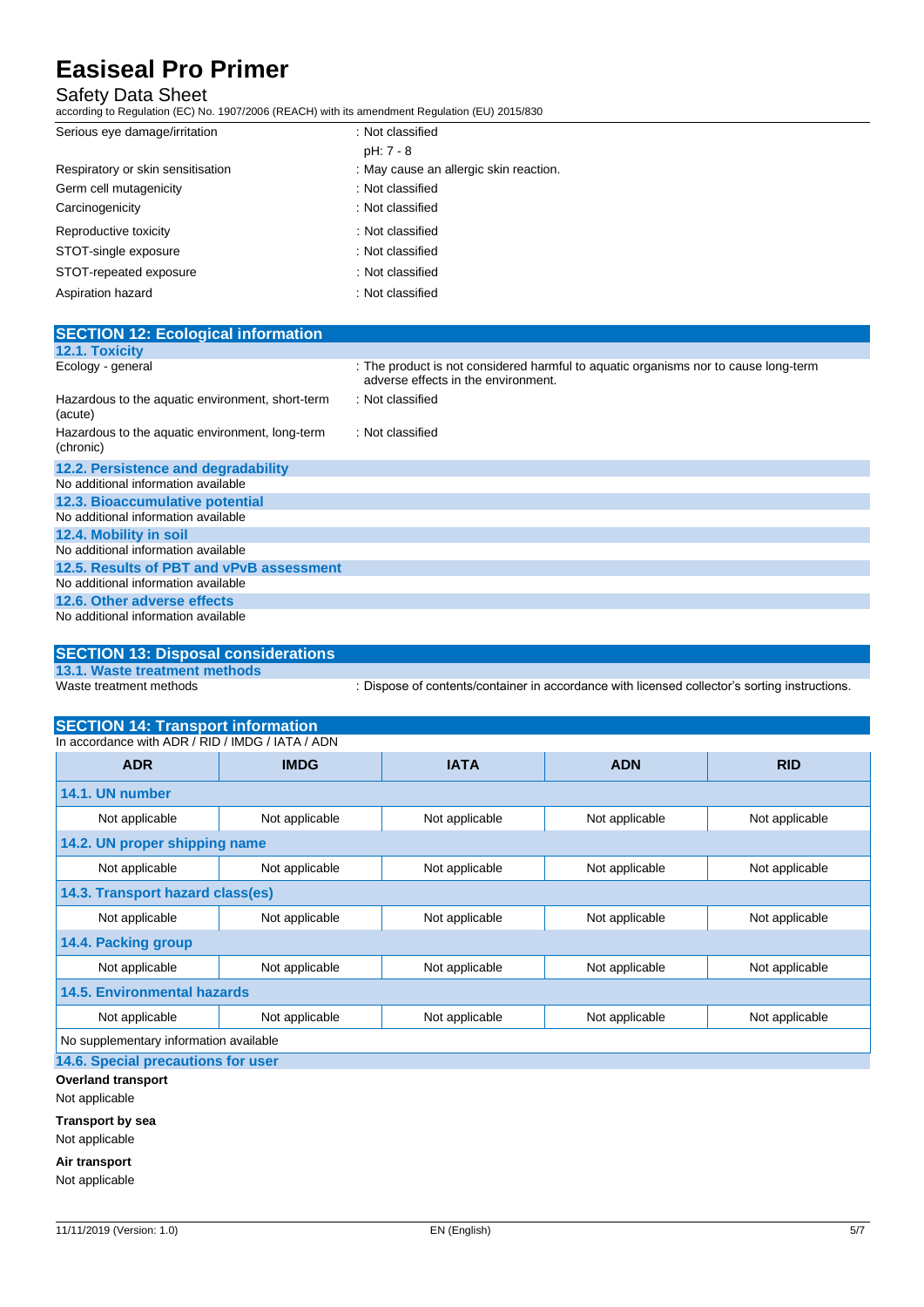### Safety Data Sheet

according to Regulation (EC) No. 1907/2006 (REACH) with its amendment Regulation (EU) 2015/830

#### **Inland waterway transport**

Not applicable

### **Rail transport**

Not applicable

**14.7. Transport in bulk according to Annex II of Marpol and the IBC Code** Not applicable

## **SECTION 15: Regulatory information**

**15.1. Safety, health and environmental regulations/legislation specific for the substance or mixture**

#### **15.1.1. EU-Regulations**

Contains no REACH substances with Annex XVII restrictions

Contains no substance on the REACH candidate list

Contains no REACH Annex XIV substances

Contains no substance subject to Regulation (EU) No 649/2012 of the European Parliament and of the Council of 4 July 2012 concerning the export and import of hazardous chemicals.

Contains no substance subject to Regulation (EU) No 2019/1021 of the European Parliament and of the Council of 20 June 2019 on persistent organic pollutants

#### **15.1.2. National regulations**

No additional information available

**15.2. Chemical safety assessment**

No chemical safety assessment has been carried out

### **SECTION 16: Other information**

| Full text of H- and EUH-statements: |                                                                                            |  |
|-------------------------------------|--------------------------------------------------------------------------------------------|--|
| Acute Tox. 2 (Dermal)               | Acute toxicity (dermal), Category 2                                                        |  |
| Acute Tox. 2 (Inhalation)           | Acute toxicity (inhal.), Category 2                                                        |  |
| Acute Tox. 3 (Dermal)               | Acute toxicity (dermal), Category 3                                                        |  |
| Acute Tox. 3 (Oral)                 | Acute toxicity (oral), Category 3                                                          |  |
| Acute Tox. 4 (Oral)                 | Acute toxicity (oral), Category 4                                                          |  |
| Aquatic Acute 1                     | Hazardous to the aquatic environment - Acute Hazard, Category 1                            |  |
| Aquatic Chronic 1                   | Hazardous to the aquatic environment - Chronic Hazard, Category 1                          |  |
| Eye Dam. 1                          | Serious eye damage/eye irritation, Category 1                                              |  |
| Eye Irrit. 2                        | Serious eye damage/eye irritation, Category 2                                              |  |
| Skin Corr. 1B                       | Skin corrosion/irritation, Category 1B                                                     |  |
| Skin Corr. 1C                       | Skin corrosion/irritation, Category 1C                                                     |  |
| Skin Irrit. 2                       | Skin corrosion/irritation, Category 2                                                      |  |
| Skin Sens. 1                        | Skin sensitisation, Category 1                                                             |  |
| Skin Sens, 1A                       | Skin sensitisation, category 1A                                                            |  |
| STOT SE 3                           | Specific target organ toxicity — Single exposure, Category 3, Respiratory tract irritation |  |
| H301                                | Toxic if swallowed.                                                                        |  |
| H302                                | Harmful if swallowed.                                                                      |  |
| H310                                | Fatal in contact with skin.                                                                |  |
| H311                                | Toxic in contact with skin.                                                                |  |
| H314                                | Causes severe skin burns and eye damage.                                                   |  |
| H315                                | Causes skin irritation.                                                                    |  |
| H317                                | May cause an allergic skin reaction.                                                       |  |
| H318                                | Causes serious eye damage.                                                                 |  |
| H319                                | Causes serious eye irritation.                                                             |  |
| H330                                | Fatal if inhaled.                                                                          |  |